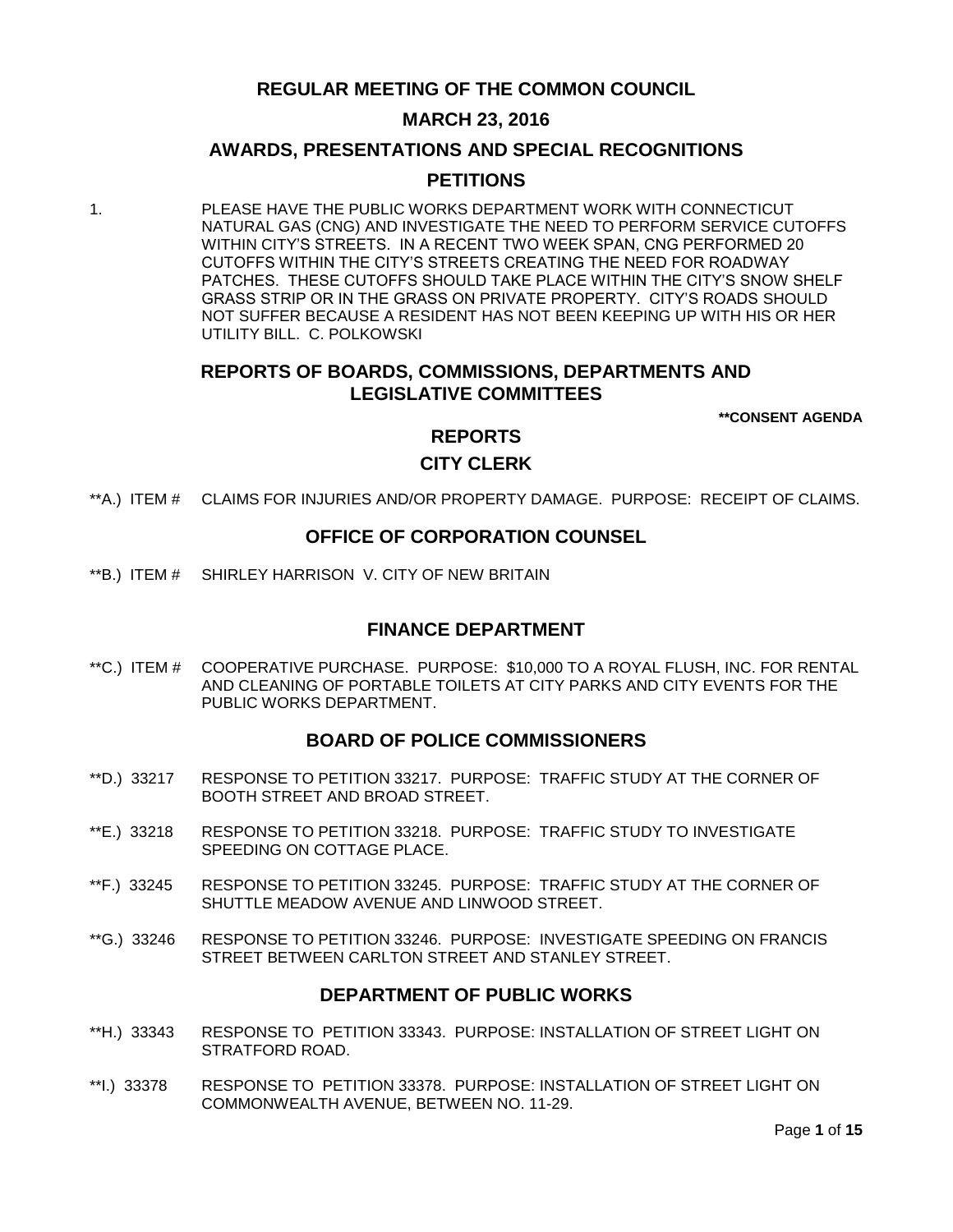\*\*J.) 33390 [RESPONSE TO PETITION 33390. PURPOSE: INSTALLATION OF STREET LIGHT ON](#page-7-2)  [POLE NO. 50702 IN THE VACINITY OF HART STREET.](#page-7-2)

## **REGISTRAR OF VOTERS**

\*\*K.) 33377 [RESPONSE TO RESOLUTION 33377. PURPOSE: FEASIBILITY STUDY REGARDING](#page-8-0)  [EFFICIENCIES IN THE OPERATIONS OF RUNNING ELECTIONS.](#page-8-0)

## **TAX DEPARTMENT**

\*\*L.) ITEM # [TAX ABATEMENTS, CORRECTIONS AND REFUNDS](#page-8-1)

### **REPORTS RETURNED FROM COMMITTEE**

### **COMMITTEE ON ADMINISTRATION, FINANCE AND LAW**

- \*\*M.) 33397 [RECOMMENDATION FOR RESOLUTION 33397. PURPOSE: PROPOSED AMENDMENT TO](#page-8-2)  [THE CODE OF ORDINANCES TO INCREASE CERTAIN FEES FOR FOOD](#page-8-2)  [ESTABLISHMENTS AND TO ADOPT A PROVISION FOR MOBILE FOOD TRUCKS.](#page-8-2)
- \*\*N.) 33400 [RECOMMENDATION FOR RESOLUTION 33400. PURPOSE: PROPOSED AMENDMENT TO](#page-8-3)  [THE CODE OF ORDINANCES TO ALLOW MEMBERS OF THE COMMON COUNCIL TO](#page-8-3)  [WAIVE, IN WRITING, THE REQUIREMENT FOR WRITTEN NOTICE OF REGULAR AND](#page-8-3)  [SPECIAL MEETINGS.](#page-8-3)

## **COMMITTEE ON LICENSES**

\*\*O.) 33399 [RECOMMENDATION FOR RESOLUTION 33399. PURPOSE: LICENSE TO BE ISSUED FOR](#page-9-0)  [PURPOSE OF CONDUCTING HOLY CROSS CHURCH BAZAAR/CARNIVAL.](#page-9-0) 

### **RESOLUTIONS RETURNED FROM COMMITTEE**

- 1.) 33397 [CODE OF ORDINANCES. PURPOSE: PROPOSED AMENDMENT TO INCREASE CERTAIN](#page-9-1)  [FEES FOR FOOD ESTABLISHMENTS AND TO ADOPT A PROVISION FOR MOBILE FOOD](#page-9-1)  TRUCKS. [D. SALERNO](#page-9-1)
- 2.) 33400 [CODE OF ORDINANCES. PURPOSE: PROPOSED AMENDMENT TO ALLOW MEMBERS](#page-9-2)  [OF THE COMMON COUNCIL TO WAIVE, IN WRITING, THE REQUIREMENT FOR WRITTEN](#page-9-2)  [NOTICE OF REGULAR AND SPECIAL MEETINGS. R. SMEDLEY, D. NAPLES](#page-9-2)
- 3.) 33399 [HOLY CROSS CHURCH. PURPOSE: LICENSE TO BE ISSUED FOR PURPOSE OF](#page-9-3)  [CONDUCTING A BAZAAR/CARNIVAL. D. NAPLES, R. SMEDLEY](#page-9-3)

### **NEW RESOLUTIONS**

- 4.) ITEM # [BUDGET AMENDMENT. PURPOSE: REMOVAL AND REPLACEMENT OF THE NEW](#page-9-4)  [BRITAIN PROBATE COURT CARPET. C. CARLOZZI, JR. , D. SALERNO](#page-9-4)
- 5.) ITEM # [BUDGET TRANSFER. PURPOSE: \\$32,900 TO BE TRANSFERRED TO THE](#page-10-0) REPUBLICAN REGISTRAR OF VOTERS [FOR THE REPUBICAN PRESIDENTIAL PREFERENCE PRIMARY.](#page-10-0)  [J. GIANTONIO](#page-10-0)
- 6.) ITEM [IMMUNIZATION ACTION PLAN GRANT. PURPOSE: CONTINUENCE OF GRANT THROUGH](#page-11-0)  [DECEMBER 31, 2016 AND APPROVAL OF RECEIPT OF FUNDING.](#page-11-0)  [J. GIANTONIO, R. SMEDLEY](#page-11-0)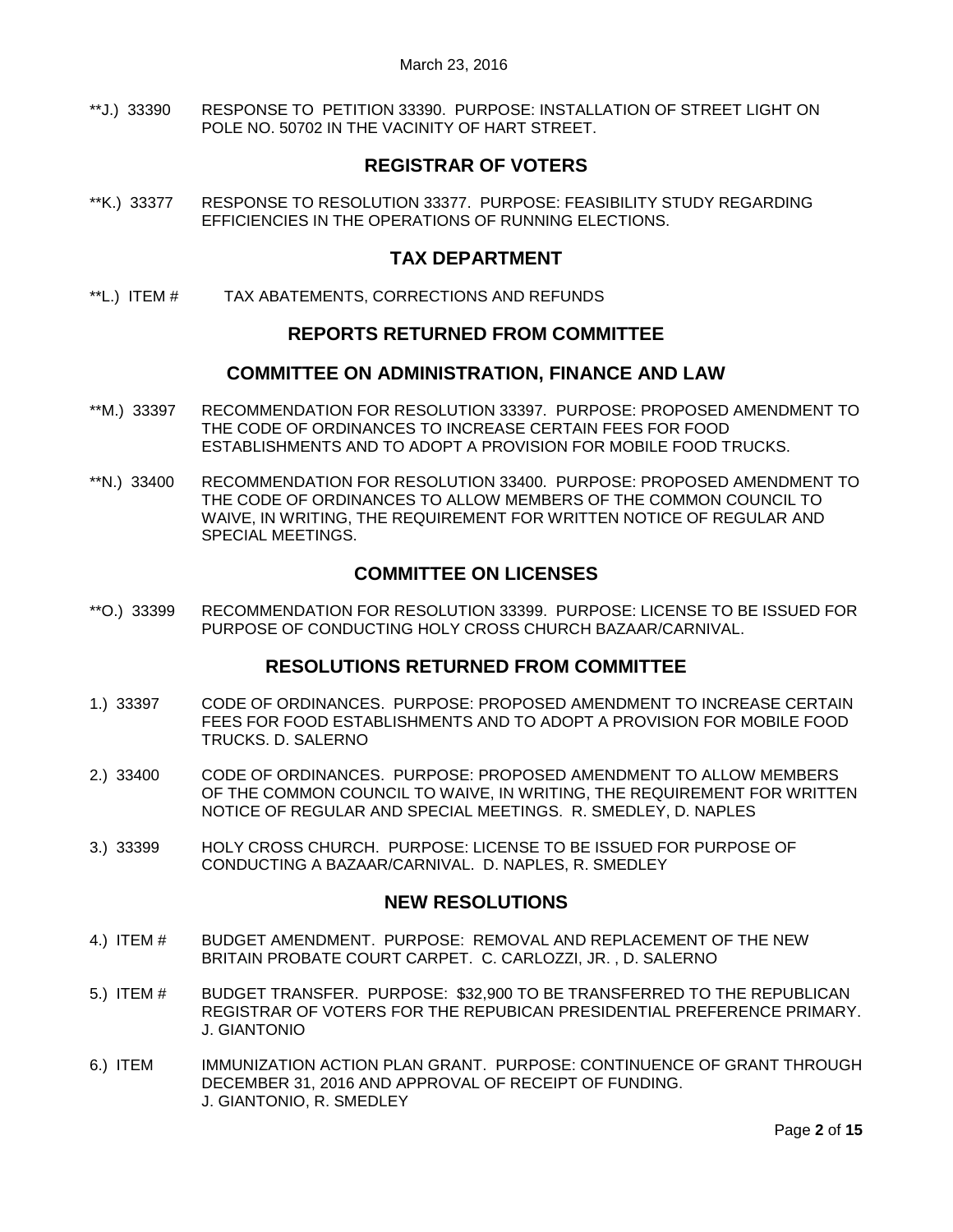- 7.) ITEM [BUDGET AMENDMENT. PURPOSE: AUTHORIZATION FOR PREPARATION AND](#page-12-0)  [EXECUTION FOR GRANT ACCEPTANCE AND TO SET UP A BUDGET FOR THE CT](#page-12-0)  [DEPARTMENT OF ECONOMIC AND COMMUNITY DEVELOPMENT ARTS GRANT.](#page-12-0)  [D. NAPLES](#page-12-0)
- 8.) ITEM [CLEAN WATER FUND PLANNING GRANT. PURPOSE: AUTHORIZATION FOR THE](#page-12-1)  [MAYOR TO MAKE APPLICATION AND ENTER INTO CONTRACT WITH THE DEPARTMENT](#page-12-1)  [OF ENERGY AND ENVIRONMENTAL PROTECTION.](#page-12-1)  [D. NAPLES, J. SANDERS, JR.](#page-12-1)
- 9.) ITEM BUDGET APPROPRIATIONS [POLICE DEPARTMENT. PURPOSE: AUTHORIZATION TO](#page-13-0)  [EXECUTE GRANT DOCUMENTS FOR THE DISTRACTED DRIVER HIGH VISIBILITY](#page-13-0)  [ENFORCEMENT PROGRAM GRANT.](#page-13-0)  [C. CARLOZZI, JR., W. PABON, E. SANCHEZ, J. SANDERS, JR., R. SMEDLEY](#page-13-0)

## **UNFINISHED BUSINESS**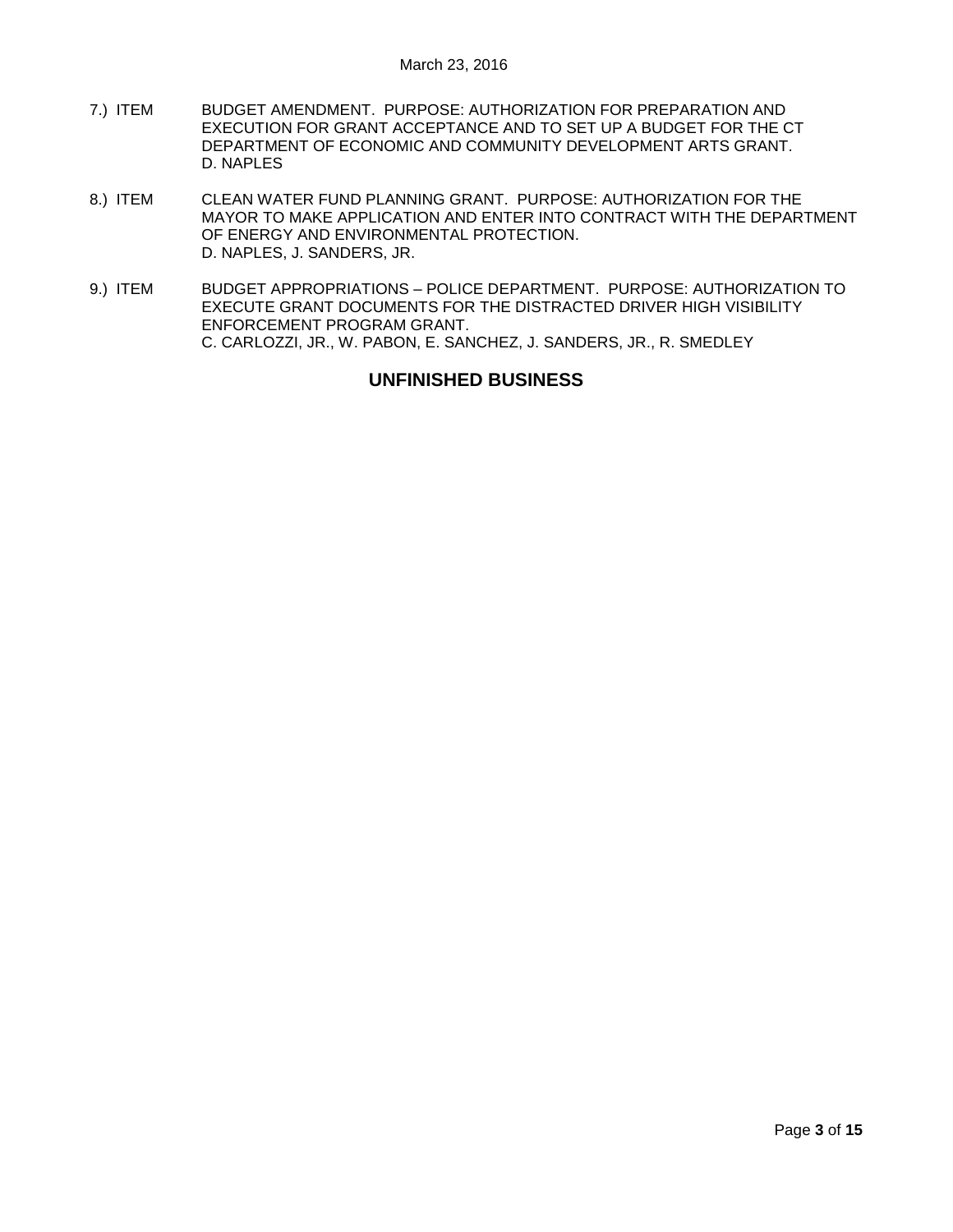## **REGULAR MEETING OF THE COMMON COUNCIL**

## **MARCH 23, 2016**

# **AWARDS, PRESENTATIONS AND SPECIAL RECOGNITIONS PETITIONS**

1. PLEASE HAVE THE PUBLIC WORKS DEPARTMENT WORK WITH CONNECTICUT NATURAL GAS (CNG) AND INVESTIGATE THE NEED TO PERFORM SERVICE CUTOFFS WITHIN CITY'S STREETS. IN A RECENT TWO WEEK SPAN, CNG PERFORMED 20 CUTOFFS WITHIN THE CITY'S STREETS CREATING THE NEED FOR ROADWAY PATCHES. THESE CUTOFFS SHOULD TAKE PLACE WITHIN THE CITY'S SNOW SHELF GRASS STRIP OR IN THE GRASS ON PRIVATE PROPERTY. CITY'S ROADS SHOULD NOT SUFFER BECAUSE A RESIDENT HAS NOT BEEN KEEPING UP WITH HIS OR HER UTILITY BILL. C. POLKOWSKI

## **REPORTS OF BOARDS, COMMISSIONS, DEPARTMENTS AND LEGISLATIVE COMMITTEES**

**\*\*CONSENT AGENDA**

## **REPORTS**

### **CITY CLERK**

<span id="page-3-0"></span>\*\*A.) ITEM # CLAIMS FOR INJURIES AND/OR PROPERTY DAMAGE. PURPOSE: RECEIPT OF CLAIMS.

REPORT OF: City Clerk

To Her Honor, the Mayor, and the Common Council of the City of New Britain: the undersigned beg leave to report the following:

ITEM #:

RE: CLAIMS FOR INJURIES AND/OR PROPERTY DAMAGE

CLAIMANTS NAME Fitzgerald, Jeannine Nationwide P & C Insurance Company by Atty. Ajaz Fiazuddin

> Mark H. Bernacki City Clerk

## **OFFICE OF CORPORATION COUNSEL**

<span id="page-3-1"></span>\*\*B.) ITEM # SHIRLEY HARRISON V. CITY OF NEW BRITAIN

REPORT OF: Office of Corporation Counsel

To Her Honor, the Mayor, and the Common Council of the City of New Britain: the undersigned beg leave to report the following:

ITEM #:

RE: SHIRLEY HARRISON v. CITY OF NEW BRITAIN, ET AL

RESOLVED, By the Common Council of the City of New Britain that the sum of EIGHTEEN THOUSAND DOLLARS (\$18,000.00) be paid to Shirley Harrison and the Law Firm of Hersh & Crockett, her attorneys, in full settlement of her suit against the City of New Britain, now pending in the Hartford Superior Court, Hartford, Connecticut as HHB-CV15-6058190-S. The plaintiff had alleged to have been injured on May 13, 2014 at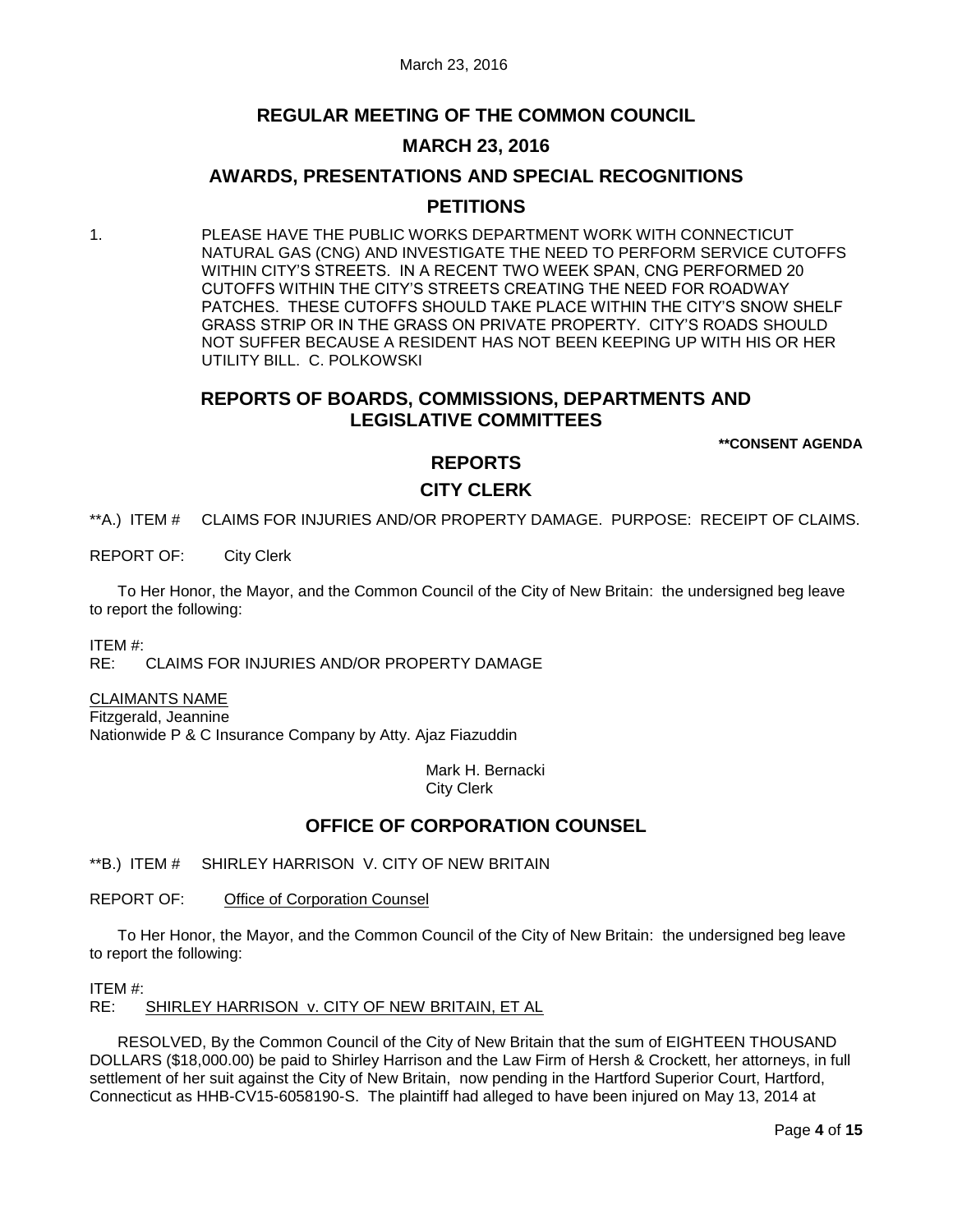approximately 7:00 am on Bank Street near the intersection of Scalise Drive in New Britain, Connecticut. Plaintiff had exited a bus she was riding and as she stepped off the curb and started to cross the road she claims to have tripped over an alleged defect, bump and hole in the pavement causing her to fall. As a result of the incident, plaintiff alleged to have suffered an injury to her wrist, head, right hip, right elbow, right shoulder, right knee, right ankle, right thumb, aggravated her low back and suffered mental and emotional distress. Plaintiff was taken from the scene by an ambulance. Plaintiff was given a five percent permanent partial impairment to the cervical spine as a result of this fall down. In specials, the plaintiff has alleged \$8,458.09. The majority of the bills are for Hartford Hospital and Connecticut Orthopedic Care. The current settlement recommendation is made upon the advice of City Attorney Irena J. Urbaniak, after settlement negotiations between City Attorney Irena J. Urbaniak and Attorney Cynthia Crockett and the Honorable Judge Nina Elgo, with the approval and consent of Gennaro Bizzarro, Esq.

This suit is to be withdrawn by the plaintiff without costs to the City of New Britain and settlement is to be made without admission of any liability.

> Irena J. Urbaniak City Attorney

## **FINANCE DEPARTMENT**

- <span id="page-4-0"></span>\*\*C.) ITEM # COOPERATIVE PURCHASE. PURPOSE: \$10,000 TO A ROYAL FLUSH, INC. FOR RENTAL AND CLEANING OF PORTABLE TOILETS AT CITY PARKS AND CITY EVENTS FOR THE PUBLIC WORKS DEPARTMENT.
- REPORT OF: Finance Dept., Purchasing Division

To Her Honor, the Mayor, and the Common Council of the City of New Britain: the undersigned beg leave to report the following:

ITEM #:

RE: Cooperative Purchasing, Rental of Portable Toilets at City Parks during 2016 for the Public Works **Department** 

DATE: March 23, 2016

In accordance with City Code of Ordinances, Chapter 2, Article VIII, Division 1, Section 2-538 (a), a standing purchase order was requested by the Public Works Department for the following under the State of Connecticut's Cooperative Purchasing Plan:

| Supplier                                | <b>Items</b>                        | <b>Monthly Fee</b> |
|-----------------------------------------|-------------------------------------|--------------------|
| A Royal Flush, Inc.,<br>Bridgeport, CT. | <b>Portable Toilet</b>              | \$64.00            |
|                                         | <b>ADA Handicap Portable Toilet</b> | \$84.00            |
|                                         | Cleaning of the Portable Toilet     | \$18.00            |

The New Britain Public Works Department requested a purchase order for the Rental of Portable Toilets from April to December 2016 utilizing the State of Connecticut's Contract Award #14PSX0013. The Portable Toilets are utilized at Chelsey, Walnut Hill, Stanley Quarter, AW Stanley, Willowbrook Park and Willow Street Park. Portable toilets are also needed at City events such as Main Street USA, the Great American Boom and others. The company, The Drain Doctor, that the City has been renting these Portable Toilets from in the past is now more expensive than the State of Connecticut's contract price. Their monthly fee for the rental of a Portable Toilet is \$100.00, an ADA Handicap Portable Toilet is \$150.00 and cleaning of the Portable Toilets are \$25.00. By utilizing the State of Connecticut's contract pricing for the rental and cleaning of the Portable Toilets the City will be able to save a considerable amount of money. Funds are available within the Public Works Department's account number 001419004-5440, Park Maintenance, Rental, Supplies and Equipment.

RESOLVED: That the Purchasing Agent is hereby authorized to issue a standing purchase order for \$10,000.00 to A Royal Flush, Inc of Bridgeport, CT for the rental and cleaning of Portable Toilets needed at City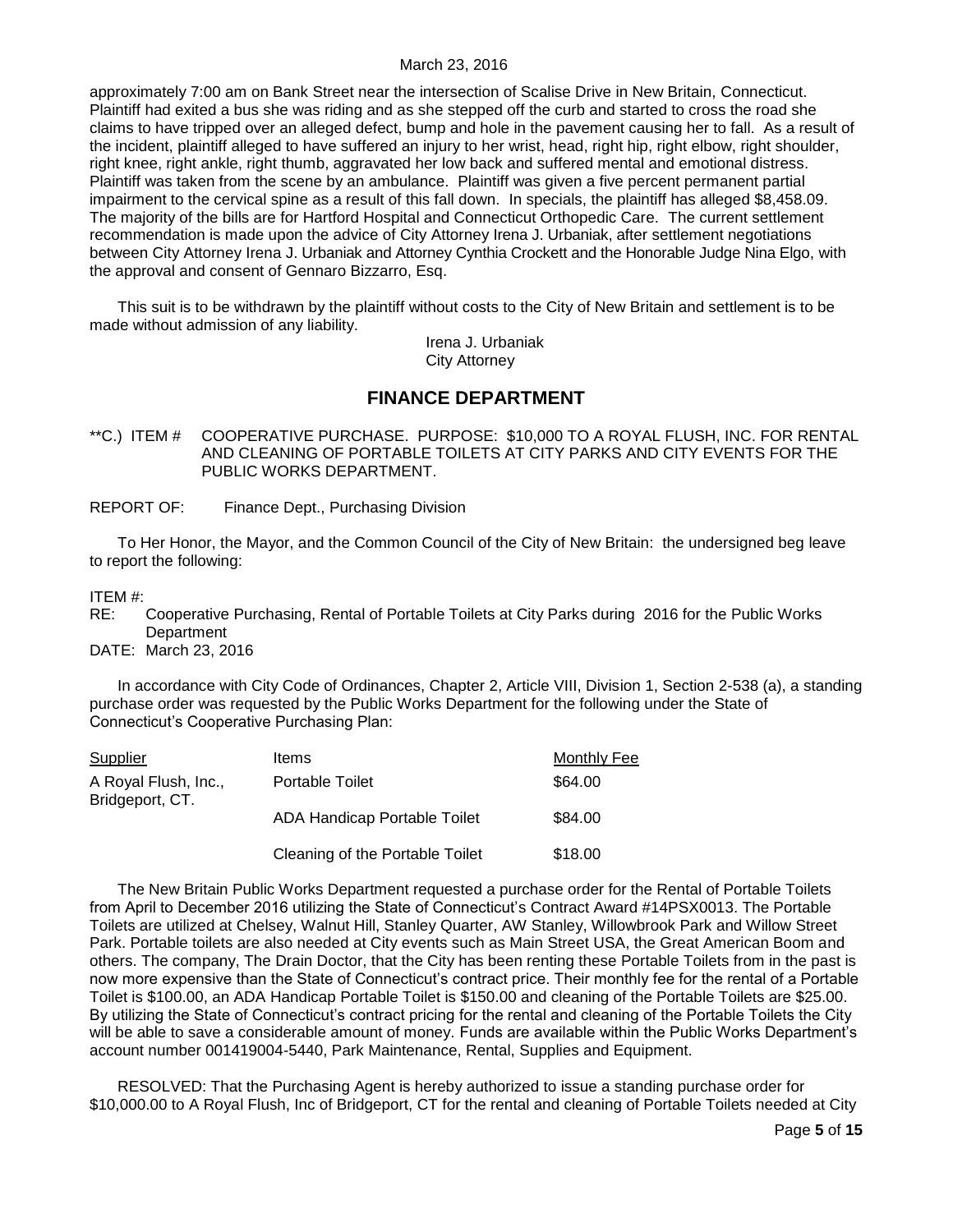Parks and at City Events for the New Britain Public Works Department utilizing the State of Connecticut's Cooperative Purchasing Plan, Contract Award #14PSX0013.

#### Jack Pieper Purchasing Agent

## **BOARD OF POLICE COMMISSIONERS**

<span id="page-5-0"></span>\*\*D.) 33217 RESPONSE TO PETITION 33217. PURPOSE: TRAFFIC STUDY AT THE CORNER OF BOOTH STREET AND BROAD STREET.

#### REPORT OF: THE BOARD OF POLICE COMMISSIONERS

To Her Honor, the Mayor, and the Common Council of the City of New Britain: the undersigned beg leave to report the following:

#### ITEM #: 33217

RE: Common Council Petition #33217, re: Please conduct a traffic study to determine the possibility of having a four-way "Stop" sign at the corner of Booth Street and Broad Street. There is a large amount of pedestrian foot traffic and residents in the area feel that the installation of a sign would reduce the possibility of accidents.

#### Date: March 23, 2016

The Traffic Safety Bureau supervisor conducted a traffic study and found there have been no motor vehicle accidents at the intersection of Booth Street and Broad Street in 2015 and only two in 2014, neither of which involved pedestrians. The Traffic supervisor will request Patrol Division assistance to increase their presence along with conducting general motor vehicle enforcement operations in the Booth Street and Broad Street area. It is recommended that this petition be denied.

The Board voted to deny this petition to install a four-way "Stop" sign at the corner of Booth Street and Broad Street.

#### Jack W. Ferguson II Clerk of the Board

#### <span id="page-5-1"></span>\*\*E.) 33218 RESPONSE TO PETITION 33218. PURPOSE: TRAFFIC STUDY TO INVESTIGATE SPEEDING ON COTTAGE PLACE.

#### REPORT OF: THE BOARD OF POLICE COMMISSIONERS

To Her Honor, the Mayor, and the Common Council of the City of New Britain: the undersigned beg leave to report the following:

#### ITEM #: 33218

RE: Common Council Petition #33218, re: Please conduct a traffic study to investigate speeding on Cottage Place. Residents have complained of excessive speeding on that street by drivers using it as a short cut to avoid the light at the East Street intersection.

#### Date: March 23, 2016

The Traffic Safety Bureau will install a Speed Spy to determine the overall motor vehicle volume and median speed. The Traffic supervisor will also request Patrol Division assistance to increase their presence and conduct general motor vehicle enforcement operations on Cottage Place.

No further action is required by the Board.

Jack W. Ferguson II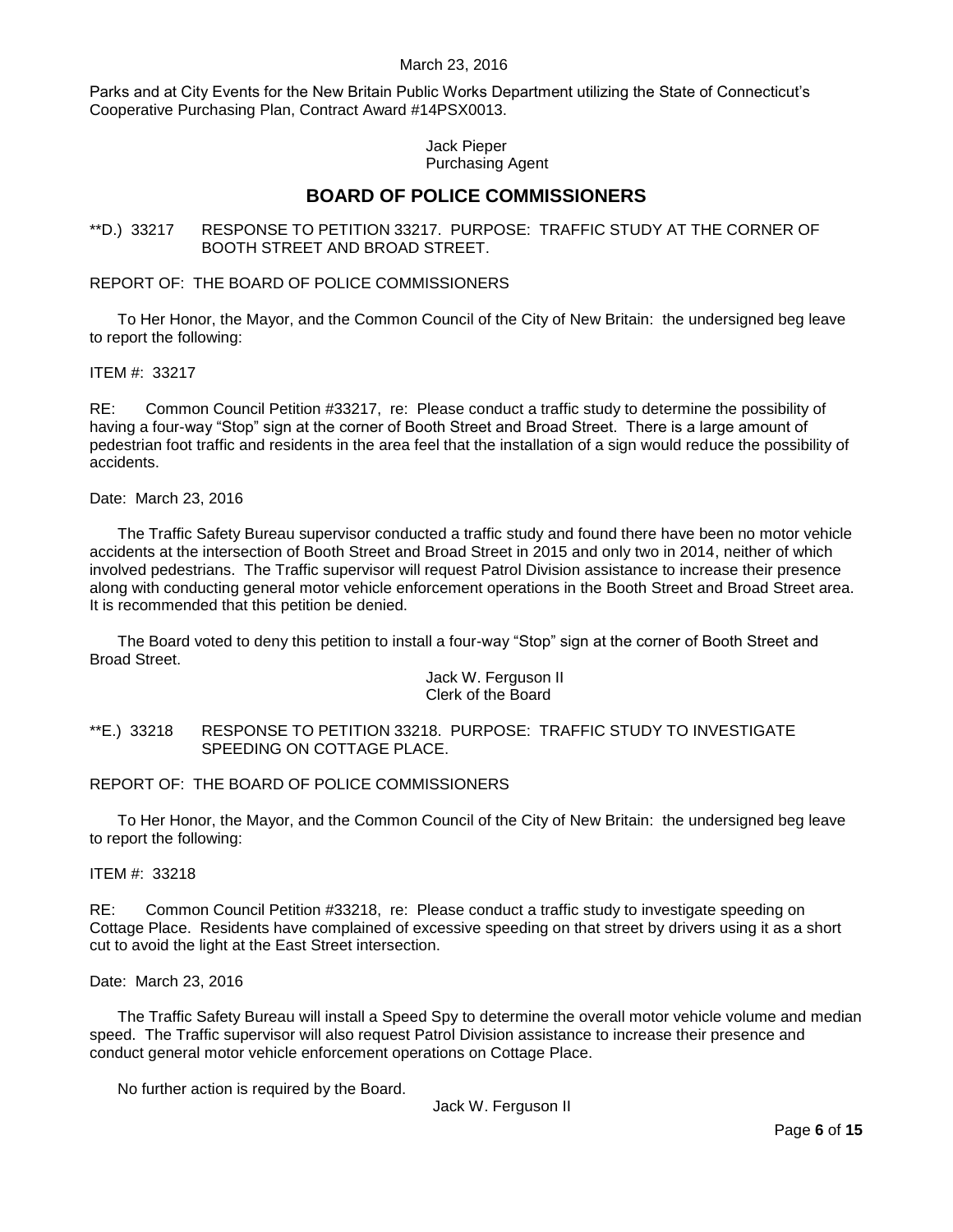#### Clerk of the Board

#### <span id="page-6-0"></span>\*\*F.) 33245 RESPONSE TO PETITION 33245. PURPOSE: TRAFFIC STUDY AT THE CORNER OF SHUTTLE MEADOW AVENUE AND LINWOOD STREET.

#### REPORT OF: THE BOARD OF POLICE COMMISSIONERS

To Her Honor, the Mayor, and the Common Council of the City of New Britain: the undersigned beg leave to report the following:

#### ITEM #: 33245

RE: Common Council Petition #33245, re: Please conduct a traffic study at the corner of Shuttle Meadow Avenue and Linwood Street. This is a high volume intersection in a residential neighborhood. Please investigate for safety and traffic control problems.

#### Date: March 23, 2016

The Traffic Safety Bureau supervisor found there were more than a dozen motor vehicle stops in this area since January 1, 2015, and three motor vehicle accidents in the same time period. The intersection is controlled by a four-way stop sign, which is recommended to remain. The Traffic Safety Bureau and Patrol Division will conduct increased enforcement activity in this area. There are currently "No Parking" signs near Linwood Street. Parking is permitted on Linwood Street.

No further action by the Board is required.

Jack W. Ferguson II Clerk of the Board

<span id="page-6-1"></span>\*\*G.) 33246 RESPONSE TO PETITION 33246. PURPOSE: INVESTIGATE SPEEDING ON FRANCIS STREET BETWEEN CARLTON STREET AND STANLEY STREET.

REPORT OF: THE BOARD OF POLICE COMMISSIONERS

To Her Honor, the Mayor, and the Common Council of the City of New Britain: the undersigned beg leave to report the following:

ITEM #: 33246

RE: Common Council Petition #33246, re: Please investigate speeding on Francis Street between Carlton Street and Stanley Street, and the possibility of installing three-way "STOP" signs at the intersection of Francis Street and Park Drive.

#### Date: March 23, 2016

The Traffic Safety Bureau will install a Speed Spy to determine the overall motor vehicle volume and median speed. There have been three motor vehicle accidents on Francis Street between Carlton Street and Stanley Street since January 1, 2012, none involving speed as a contributing factor. The Traffic supervisor will also request Patrol Division assistance to increase their presence and conduct general motor vehicle enforcement operations on Francis Street between Carlton Street and Stanley Street.

Currently, the intersection of Francis Street and Park Drive does not have a "STOP" sign. Alderman Robert Smedley requested to alter the petition to read: Please install a "STOP" sign on the southbound side of Park Street at the intersection with Francis Street.

The Board voted to approve the installation of a "STOP" sign on the southbound side of Park Street at the intersection with Francis Street.

Jack W. Ferguson II Clerk of the Board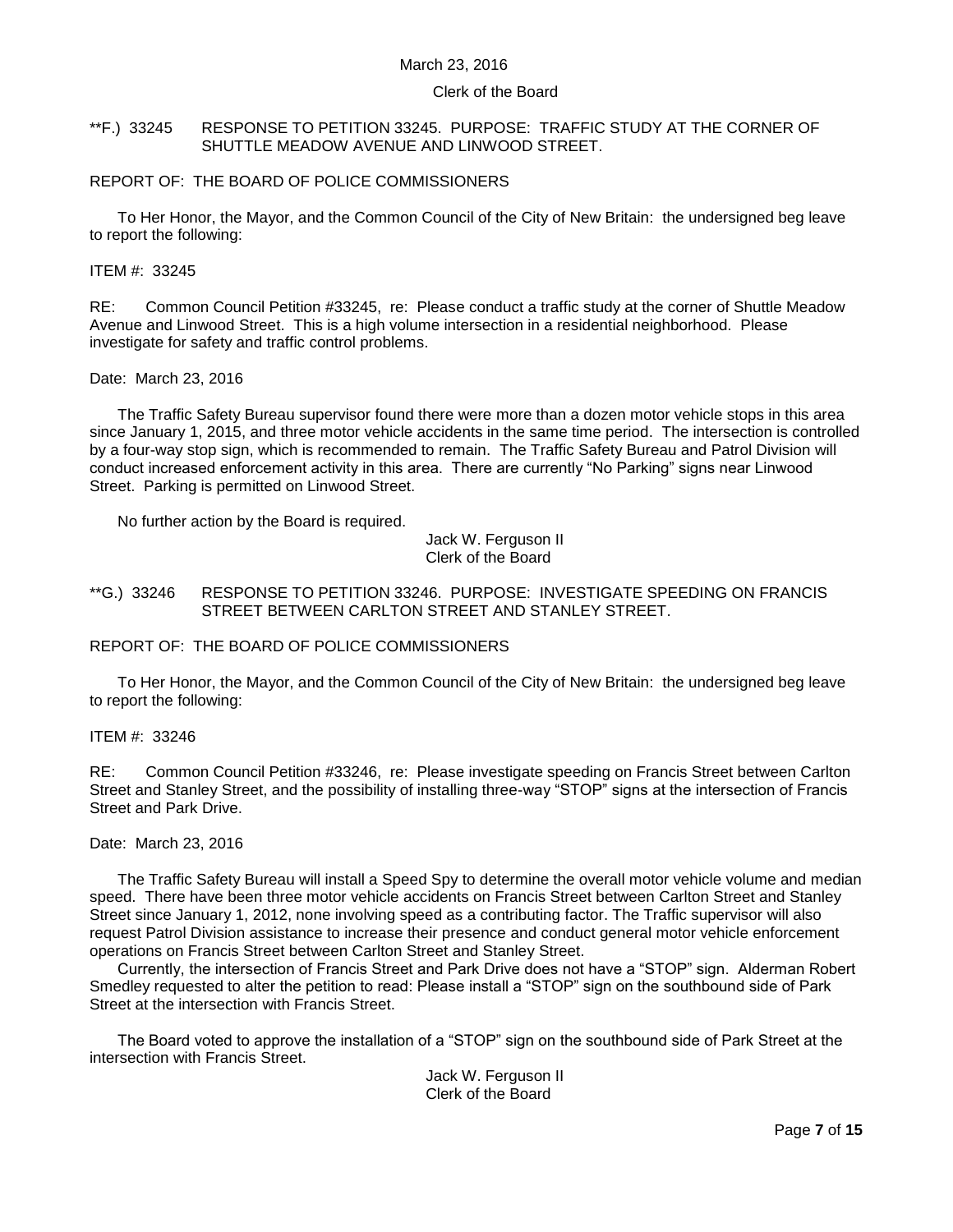## **DEPARTMENT OF PUBLIC WORKS**

#### <span id="page-7-0"></span>\*\*H.) 33343 RESPONSE TO PETITION 33343. PURPOSE: INSTALLATION OF STREET LIGHT ON STRATFORD ROAD.

REPORT OF: Department of Public Works

To Her Honor, the Mayor, and the Common Council of the City of New Britain: the undersigned beg leave to report the following:

ITEM #:33343

RE: Installation of Street Light on Stratford Road

The City is currently in the process of purchasing the street lights from Eversource and all of the current street lights will be replaced with energy efficient LED fixtures.

The purchase price has been established based on the number of existing fixtures and the installation of any additional street lights is being delayed at this time.

Mark E. Moriarty, Director Public Works

<span id="page-7-1"></span>\*\*I.) 33378 RESPONSE TO PETITION 33378. PURPOSE: INSTALLATION OF STREET LIGHT ON COMMONWEALTH AVENUE, BETWEEN NO. 11-29.

REPORT OF: Department of Public Works

To Her Honor, the Mayor, and the Common Council of the City of New Britain: the undersigned beg leave to report the following:

#### ITEM #:33378

RE: Installation of Street Light on Commonwealth Ave, Between 11-29

The City is currently in the process of purchasing the street lights from Eversource and all of the current street lights will be replaced with energy efficient LED fixtures.

The purchase price has been established based on the number of existing fixtures and the installation of any additional street lights is being delayed at this time.

Mark E. Moriarty, Director Public Works

<span id="page-7-2"></span>\*\*J.) 33390 RESPONSE TO PETITION 33390. PURPOSE: INSTALLATION OF STREET LIGHT ON POLE NO. 50702 IN THE VACINITY OF HART STREET.

REPORT OF: Department of Public Works

To Her Honor, the Mayor, and the Common Council of the City of New Britain: the undersigned beg leave to report the following:

#### ITEM #:33390

RE: Installation of Street Light on Pole # 50702, 260 Hart St.

The City is currently in the process of purchasing the street lights from Eversource and all of the current street lights will be replaced with energy efficient LED fixtures.

The purchase price has been established based on the number of existing fixtures and the installation of any additional street lights is being delayed at this time.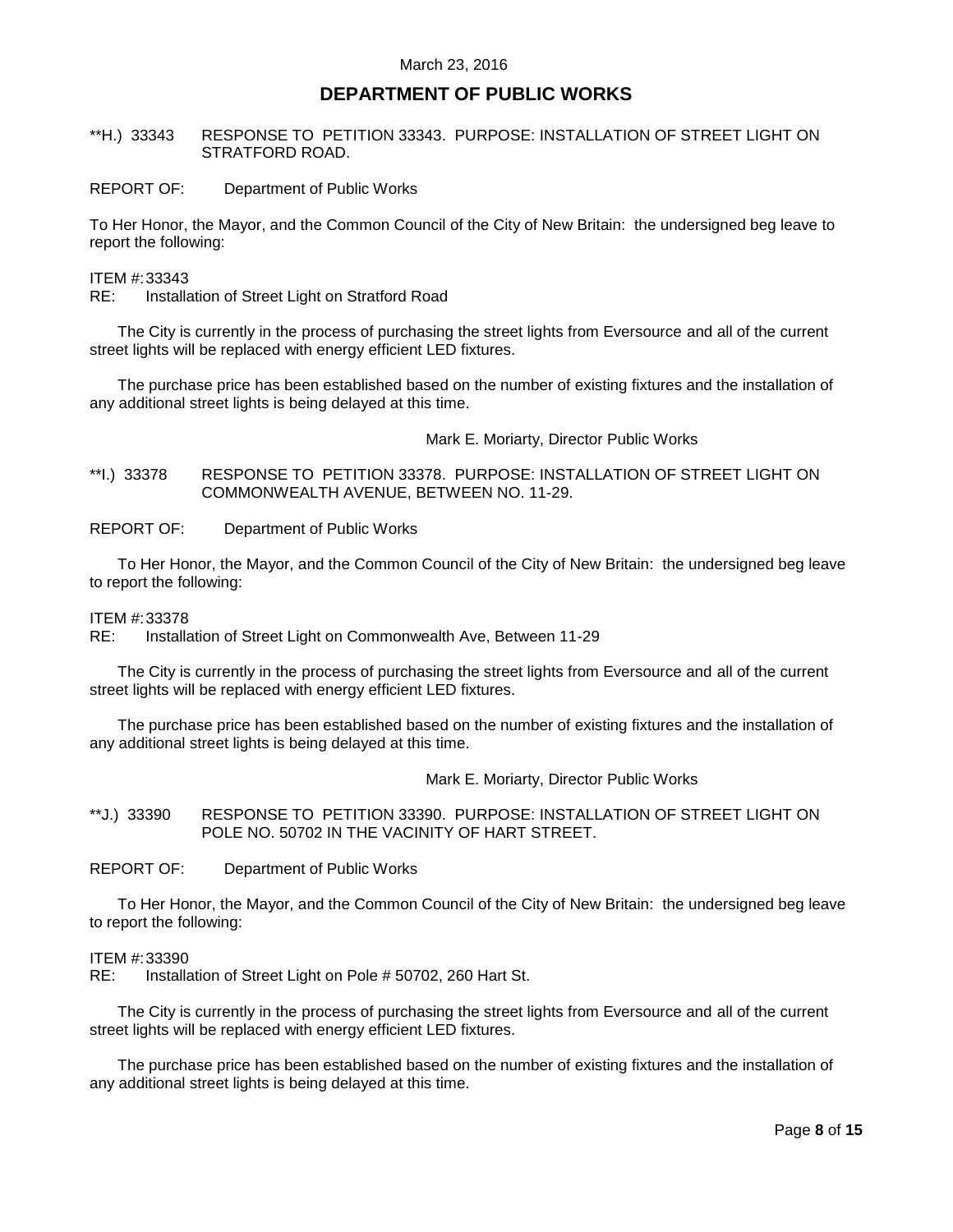Mark E. Moriarty, Director Public Works

## **REGISTRAR OF VOTERS**

#### <span id="page-8-0"></span>\*\*K.) 33377 RESPONSE TO RESOLUTION 33377. PURPOSE: FEASIBILITY STUDY REGARDING EFFICIENCIES IN THE OPERATIONS OF RUNNING ELECTIONS.

#### REPORT OF:

To Her Honor, the Mayor, and the Common Council of the City of New Britain: the undersigned beg leave to report the following:

#### ITEM #:33377

RE: Common Council Resolution 33377, re: The Common Council requests the Registrars of Voters office to complete a feasibility study, within 60 days, for responsibly reducing the number of polling places in the city, so as to promote greater efficiencies where possible in the operations of running elections, with a focus on maximizing polling place utilization where possible and with a minimum of voter disruption.

Date: March 23, 2016

The Registrars of Voters office conducted a feasibility study of all the city's polling places, and the report of our findings and options for Common Council consideration and deliberation are enclosed.

> Peter Gostin (R) Juan Verdu (D) Registrar of Voters

## **TAX DEPARTMENT**

<span id="page-8-1"></span>\*\*L.) ITEM # TAX ABATEMENTS, CORRECTIONS AND REFUNDS

REPORT OF: Tax Collector

To Her Honor, the Mayor, and the Common Council of the City of New Britain: the undersigned beg leave to report the following:

ITEM #:

RE: Tax Abatements, Corrections and Refunds

The Collector of Taxes has referred a list of tax abatements, corrections and refunds. Acceptance and adoption is respectfully recommended.

> Cheryl S. Blogoslawski Tax Collector

## **REPORTS RETURNED FROM COMMITTEE**

### **COMMITTEE ON ADMINISTRATION, FINANCE AND LAW**

- <span id="page-8-2"></span>\*\*M.) 33397 RECOMMENDATION FOR RESOLUTION 33397. PURPOSE: PROPOSED AMENDMENT TO THE CODE OF ORDINANCES TO INCREASE CERTAIN FEES FOR FOOD ESTABLISHMENTS AND TO ADOPT A PROVISION FOR MOBILE FOOD TRUCKS.
- <span id="page-8-3"></span>\*\*N.) 33400 RECOMMENDATION FOR RESOLUTION 33400. PURPOSE: PROPOSED AMENDMENT TO THE CODE OF ORDINANCES TO ALLOW MEMBERS OF THE COMMON COUNCIL TO WAIVE, IN WRITING, THE REQUIREMENT FOR WRITTEN NOTICE OF REGULAR AND SPECIAL MEETINGS.

Page **9** of **15**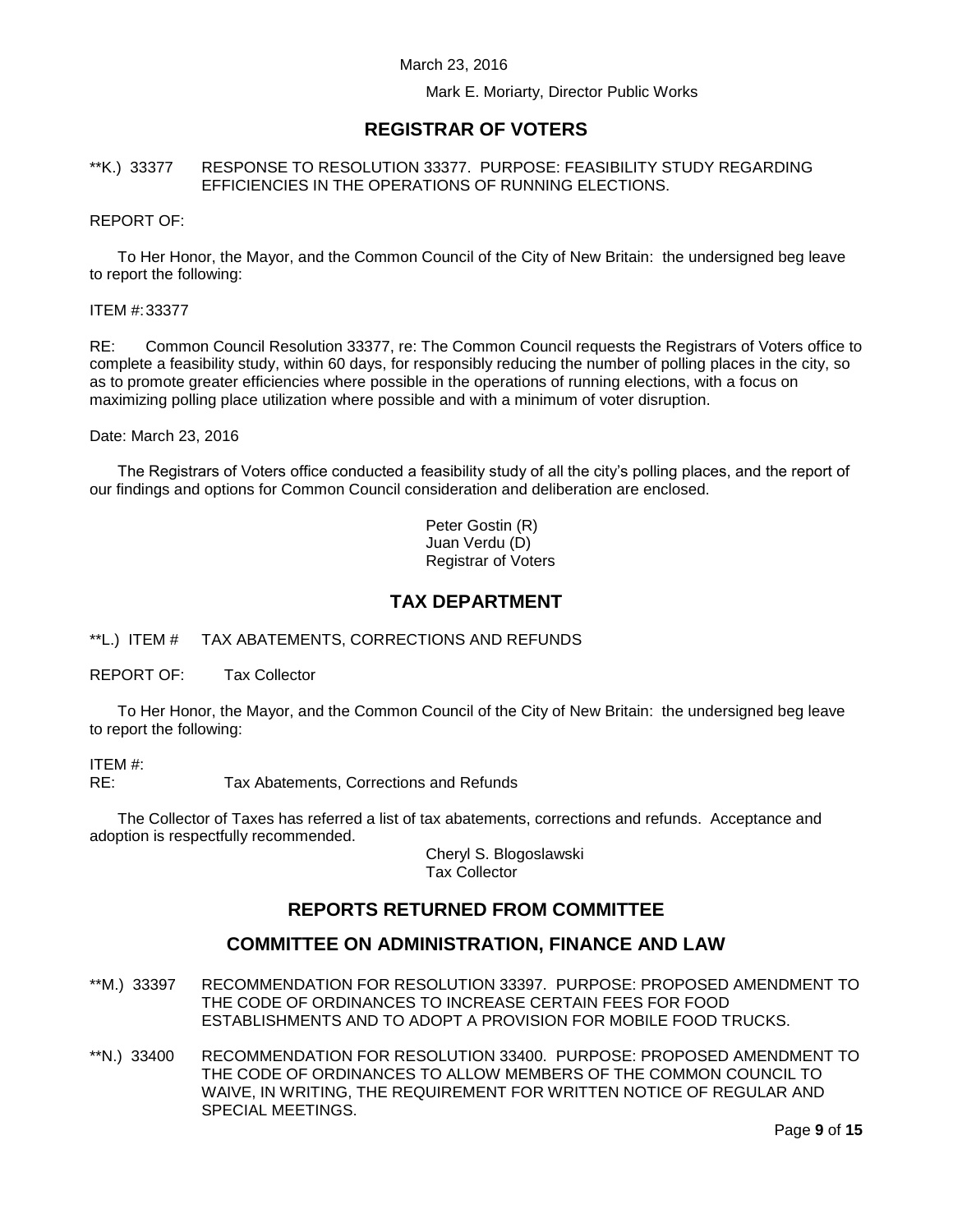## **COMMITTEE ON LICENSES**

<span id="page-9-0"></span>\*\*O.) 33399 RECOMMENDATION FOR RESOLUTION 33399. PURPOSE: LICENSE TO BE ISSUED FOR PURPOSE OF CONDUCTING HOLY CROSS CHURCH BAZAAR/CARNIVAL.

## **RESOLUTIONS RETURNED FROM COMMITTEE**

- <span id="page-9-1"></span>1.) 33397 CODE OF ORDINANCES. PURPOSE: PROPOSED AMENDMENT TO INCREASE CERTAIN FEES FOR FOOD ESTABLISHMENTS AND TO ADOPT A PROVISION FOR MOBILE FOOD TRUCKS. D. SALERNO
- <span id="page-9-2"></span>2.) 33400 CODE OF ORDINANCES. PURPOSE: PROPOSED AMENDMENT TO ALLOW MEMBERS OF THE COMMON COUNCIL TO WAIVE, IN WRITING, THE REQUIREMENT FOR WRITTEN NOTICE OF REGULAR AND SPECIAL MEETINGS. R. SMEDLEY, D. NAPLES
- <span id="page-9-3"></span>3.) 33399 HOLY CROSS CHURCH. PURPOSE: LICENSE TO BE ISSUED FOR PURPOSE OF CONDUCTING A BAZAAR/CARNIVAL. D. NAPLES, R. SMEDLEY

## **NEW RESOLUTIONS**

<span id="page-9-4"></span>4.) ITEM # BUDGET AMENDMENT. PURPOSE: REMOVAL AND REPLACEMENT OF THE NEW BRITAIN PROBATE COURT CARPET. C. CARLOZZI, JR. , D. SALERNO

Item # RE: Probate Court Carpet Replacement Budget Amendment

To Her Honor, the Mayor, and the Common Council of the City of New Britain: the undersigned beg leave to recommend the adoption of the following:

Purpose: The purpose of this resolution is to set aside funding for the removal and replacement of the Probate Court carpet that is in deplorable condition and need of replacement.

Whereas, the Probate Court of New Britain and Berlin is leasing space at 1 Liberty Square, New Britain, CT. The City has a lease agreement for this property with Tomasso Brothers, Inc. In the lease agreement tenant improvements such as carpeting are the responsible of the City of New Britain and

Whereas, under Connecticut General Statutes 45 a-8, operating expenses for each probate court are allocated to each municipality in proportion to their grand lists last perfected. For FY 15-16, New Britain pays 53% of the probate court expenses and Berlin pays 47%, and

Whereas, the carpets where the Probate Court is housed are in deplorable condition and need to be replaced. In numerous places, the carpet fabric is delaminating from its backing material. As a result, the carpet material is raised and loose and may present a tripping hazard. This is causing a serious safety issue for the visitors of the Probate Court and their employees as well, and

Whereas, it is estimated that \$15,506 would be needed to cover the cost of carpet removal and replacement at the Probate Court at 1 Liberty Square, and

Whereas, of the \$15,506, the estimated cost for New Britain is \$8,218 (53%) and the estimated cost for Berlin is \$7,288 (47%), and

Therefore, Be it Resolved, that a budget transfer of \$8,218 be made within the FY 15-16 General Fund budget as outlined below:

| ∙rom:<br>ranster    |                                                            |         |     |
|---------------------|------------------------------------------------------------|---------|-----|
| 315004-5421<br>-001 | <b>Rubbish</b><br>-<br>Works –<br>Removal<br><b>Jublic</b> | ́<br>۰D | ◡.← |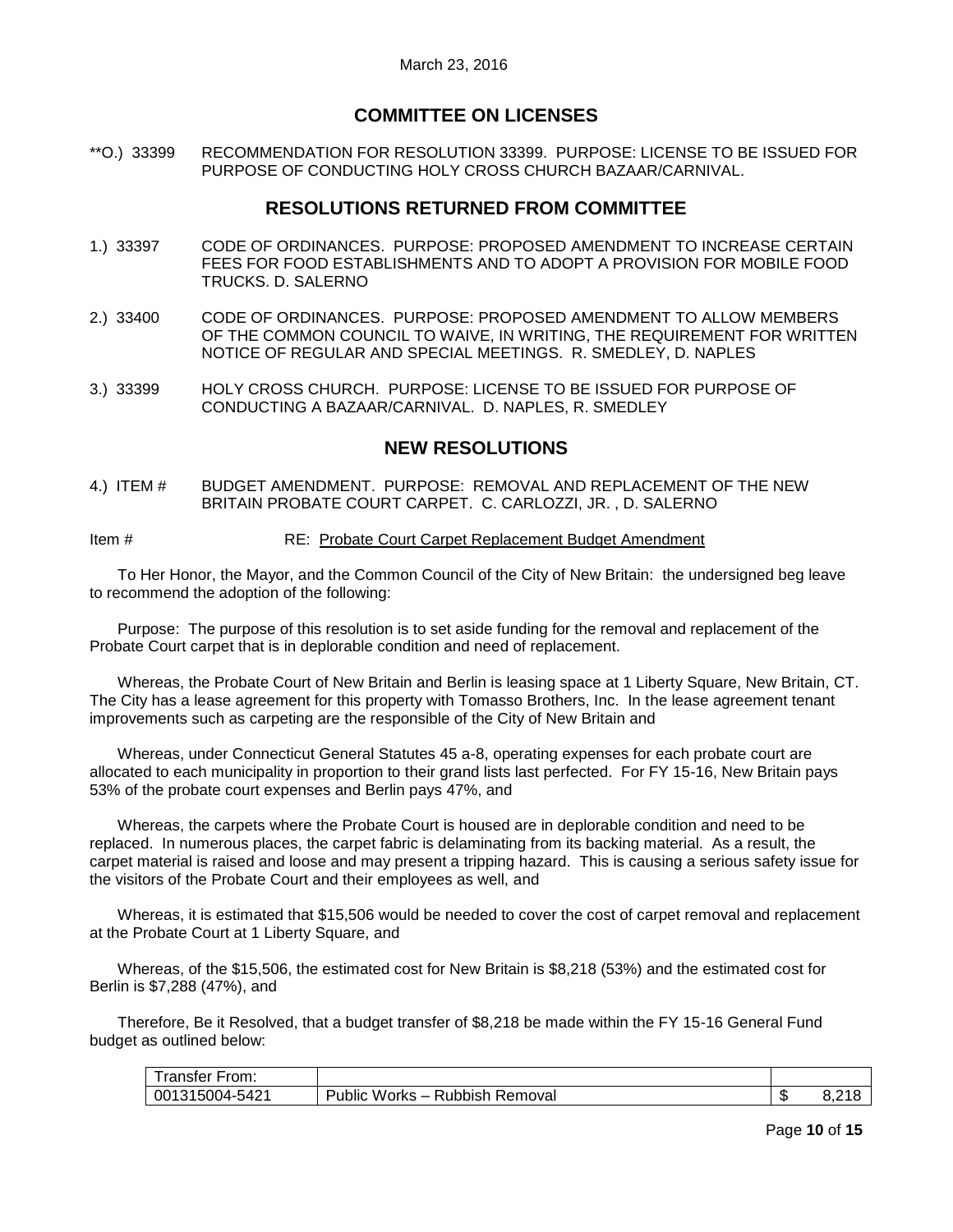| Franster To:   |                                  |  |
|----------------|----------------------------------|--|
| 001103001-5721 | Probate Court – Renovation Costs |  |

Therefore, Be it Further Resolved, that the FY 15-16 General Fund budget amended by \$7,288 for this purpose as outlined below:

| Increase Revenues: |                                    |       |
|--------------------|------------------------------------|-------|
| 001103001-4573     | Probate Court – Rental of Property | 7,288 |
|                    |                                    |       |
| Increase           |                                    |       |
| Expenditures:      |                                    |       |
| 001103001-5721     | Probate Court – Renovation Costs   | 7.288 |

Alderman Carlo Carlozzi, Jr. Alderman Daniel Salerno

<span id="page-10-0"></span>5.) ITEM # BUDGET TRANSFER. PURPOSE: \$32,900 TO BE TRANSFERRED TO THE REPUBLICAN REGISTRAR OF VOTERS FOR THE REPUBICAN PRESIDENTIAL PREFERENCE PRIMARY. J. GIANTONIO

Item  $\#$  RE:

To Her Honor, the Mayor, and the Common Council of the City of New Britain: the undersigned beg leave to recommend the adoption of the following:

WHEREAS, the Registrars of Voters office is responsible for handling all the election services that pertain to the citizens of New Britain, and;

WHEREAS, a Republican Presidential Preference Primary will be held on April 26, 2016, which will require extra staff time, the hiring of all needed poll workers, additional poll location equipment, memory card programming, and other services and materials necessary to running an election, and;

WHEREAS, the Registrars of Voters office must provide these services to ensure proper adherence to State statutes and procedures, and;

WHEREAS, the FY 2015-2016 General Fund Contingency includes monies within its account, THERFORE, BE IT,

RESOLVED, that monies be transferred within the FY 2015-2016 General Fund budget for this purpose as follows:

| ł |  |
|---|--|

| 001625101-5871 | Contingency                                  | \$32,900 |
|----------------|----------------------------------------------|----------|
| TO:            |                                              |          |
| 001104002-5122 | Voters Republican - Overtime                 | 1.200    |
| 001104002-5124 | Voters Republican - Part Time Salaries       | 9,500    |
| 001104002-5125 | Voters Republican - Temporary Salaries       | 18,000   |
| 001104002-5436 | Voters Republican - Equipment Maint & Repair | 1.000    |
| 001104002-5540 | Voters Republican - Advertising              | 200      |
| 001104002-5610 | Voters Republican - Postage                  | 1.700    |
| 001104002-5611 | Voters Republican - Office Supplies          | 1,300    |
| TOTAL:         |                                              | \$32,900 |

Alderman Jamie Giantonio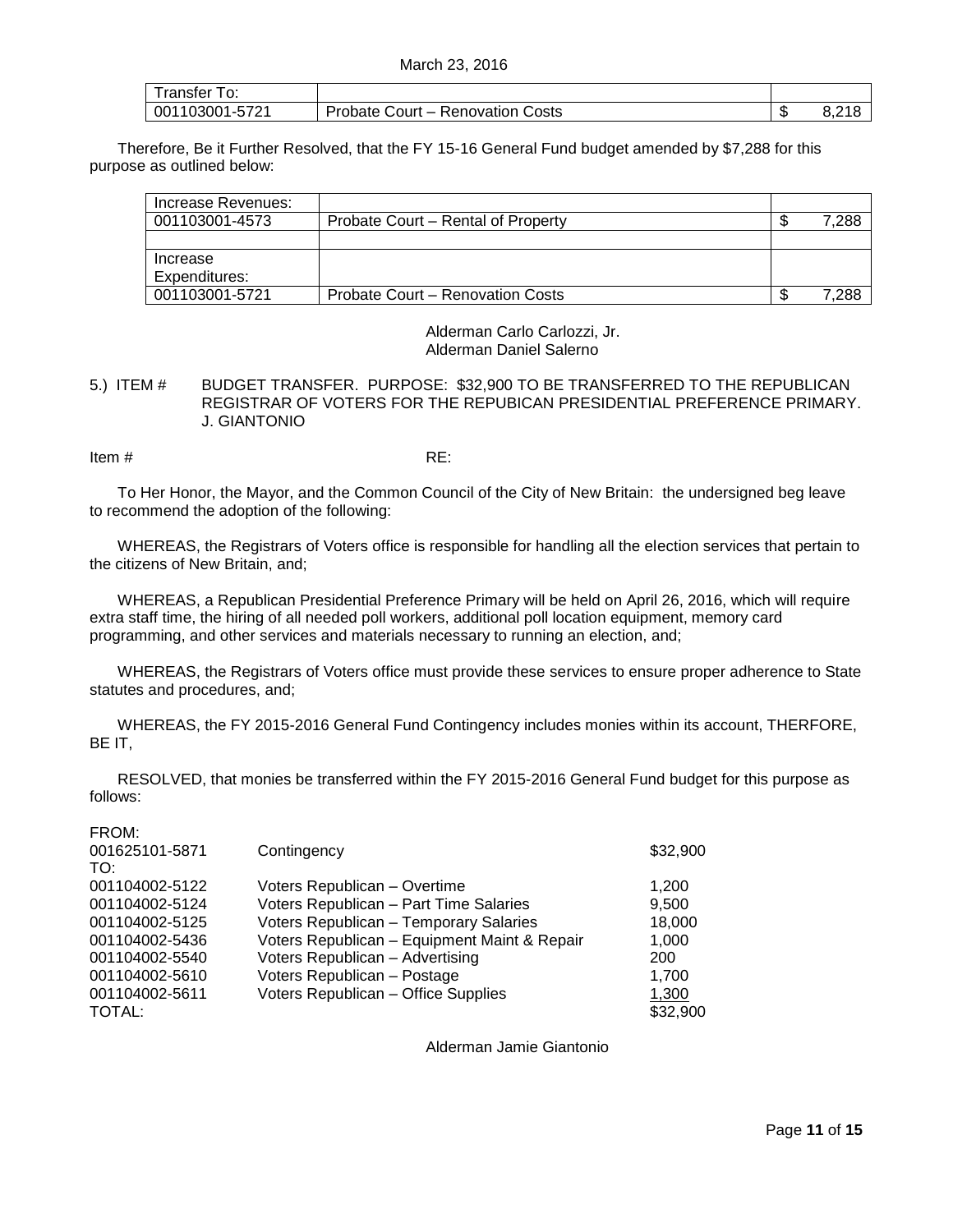#### <span id="page-11-0"></span>6.) ITEM IMMUNIZATION ACTION PLAN GRANT. PURPOSE: CONTINUENCE OF GRANT THROUGH DECEMBER 31, 2016 AND APPROVAL OF RECEIPT OF FUNDING. J. GIANTONIO, R. SMEDLEY

Item # RE: Health and Building Services Departments

To Her Honor, the Mayor, and the Common Council of the City of New Britain: the undersigned beg leave to recommend the adoption of the following:

Immunization Action Plan Grant

Program Objective: Patient, parent, and medical staff vaccine education; tracking of infants born at area hospitals; assessment of medical practices; surveillance for communicable diseases; and public education for prevention of communicable diseases such as polio and measles to avoid the serious consequences of these diseases and to extend and improve the quality of New Britain residents lives through immunizations. The initial year of grant funding, 1995.

Local Program Operation Department: Health, under the supervision of the Director

Resolution Purpose: to provide notification that the grant has been continued through December 31, 2016, and to approve receipt of funding.

WHEREAS; the State of Connecticut, Department of Public Health, has notified the City of New Britain that it is continuing the grant in the amount of \$88,398 for the calendar year 2016; and

THEREFORE, BE IT RESOLVED; that the Mayor be authorized to sign any necessary and appropriate agreements in order to secure the use of such funds for said program and

THEREFORE, BE IT FURTHER RESOLVED; that the Special Revenue budget for fund #241, be \$88,398 for the one year period of 1/1/16 through 12/31/16 for the purpose of reflecting the State funding as follows:

| Line Item      | <b>Budget Amount</b><br>88,398                   |
|----------------|--------------------------------------------------|
| Line Item      | Amount                                           |
| 241522148-5121 | 54.404                                           |
| 241522148-5231 | 1,091                                            |
| 241522148-5220 | 5,936                                            |
| 241522148-5227 | 380                                              |
| 241522148-5228 | 3.700                                            |
| 241522148-5124 | 20,772                                           |
| 241522148-5580 | 1,000                                            |
| 241522148-5122 | 200                                              |
| 241522148-5652 | 800                                              |
| 241522148-5611 | 115                                              |
|                | Immunization Grant - State of CT, 241522148-4222 |

Total Grant

\$88,398

Alderman Jamie Giantonio Alderman Robert Smedley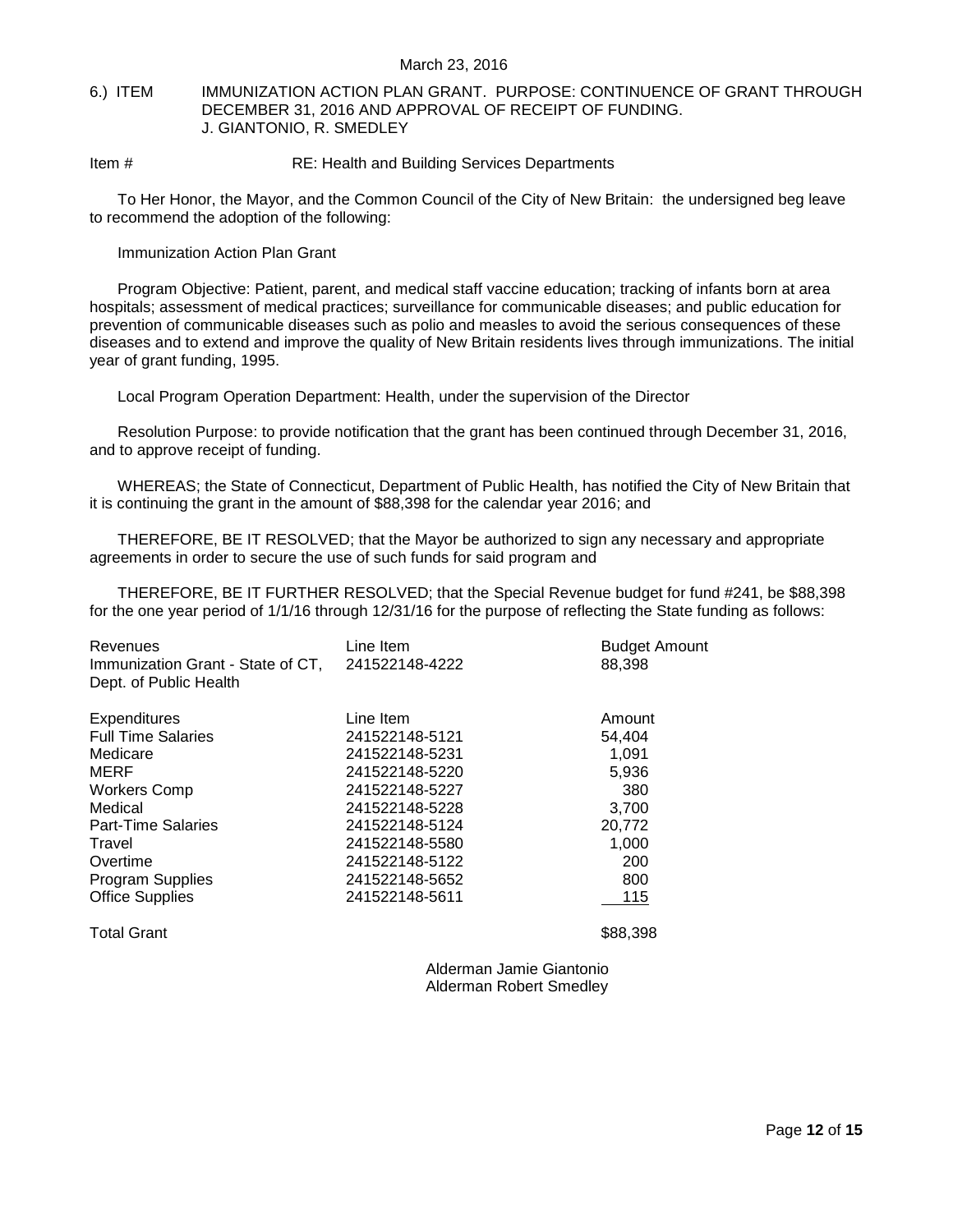#### <span id="page-12-0"></span>7.) ITEM BUDGET AMENDMENT. PURPOSE: AUTHORIZATION FOR PREPARATION AND EXECUTION FOR GRANT ACCEPTANCE AND TO SET UP A BUDGET FOR THE CT DEPARTMENT OF ECONOMIC AND COMMUNITY DEVELOPMENT ARTS GRANT. D. NAPLES

#### Item # RE: Arts Grant Budget Amendment

To Her Honor, the Mayor, and the Common Council of the City of New Britain: the undersigned beg leave to recommend the adoption of the following:

Whereas, the City of New Britain is eligible to receive a grant from the Connecticut Department of Economic and Community Development Arts Grant to promote arts in New Britain. The total grant award is \$60,029. The City will receive the \$60,029 and in turn will cut checks to organizations based on the recommendations of the New Britain Commission of the Arts.

Whereas, the purpose of this resolution is to authorize the preparation and execution of all necessary documents for acceptance of the CT Department of Economic and Community Development Arts Grant and to set up a budget for this grant in the Capital Non-Recurring Fund.

Therefore, Be it Resolved, that the Capital Non-Recurring Fund Budget be amended for this purpose as follows:

| Increase Revenue:        |                                                              | <b>Original Budget</b> | Increase | <b>Revised Budget</b> |
|--------------------------|--------------------------------------------------------------|------------------------|----------|-----------------------|
| 003092016-4232           | Revenue CNR Year 2016 -<br><b>Grants &amp; Contributions</b> | \$0                    | \$60,029 | \$60,029              |
|                          |                                                              |                        |          |                       |
| Increase<br>Expenditure: |                                                              |                        |          |                       |
| 0030500116-54086         | CNR Mayor's Office FY 16<br>Arts                             | \$0                    | \$60,029 | \$60,029              |

#### Alderman Don Naples

<span id="page-12-1"></span>8.) ITEM CLEAN WATER FUND PLANNING GRANT. PURPOSE: AUTHORIZATION FOR THE MAYOR TO MAKE APPLICATION AND ENTER INTO CONTRACT WITH THE DEPARTMENT OF ENERGY AND ENVIRONMENTAL PROTECTION. D. NAPLES, J. SANDERS, JR.

Item# RE: Authorization for signing Clean Water Fund documents

To Her Honor, the Mayor, and the Common Council of the City of New Britain: the undersigned beg leave to recommend the adoption of the following:

WHEREAS, the City of New Britain previously retained the services of Comprehensive Environmental, Inc. to prepare a "Report on the Sanitary Sewer System Infiltration and Inflow Phase 2- Sewer System Evaluation Survey" which is pending approval by the CT Department of Energy and Environmental Protection (CT DEEP) in 2013. The report evaluated the City's sanitary sewer collection system's capacity to handle flows and determine where excessive infiltration and inflow existed within the system;

WHEREAS, the report identified sanitary sewer subsystems with inflow and infiltration which exceeded the CT DEEP criteria, but due to limitations in funding, these subsystems were not studied in the initial report;

WHEREAS, the City of New Britain is nearing completion of the projects identified in the Comprehensive Environmental Inc. report and needs to begin planning for the next phase of inflow and infiltration work in the City;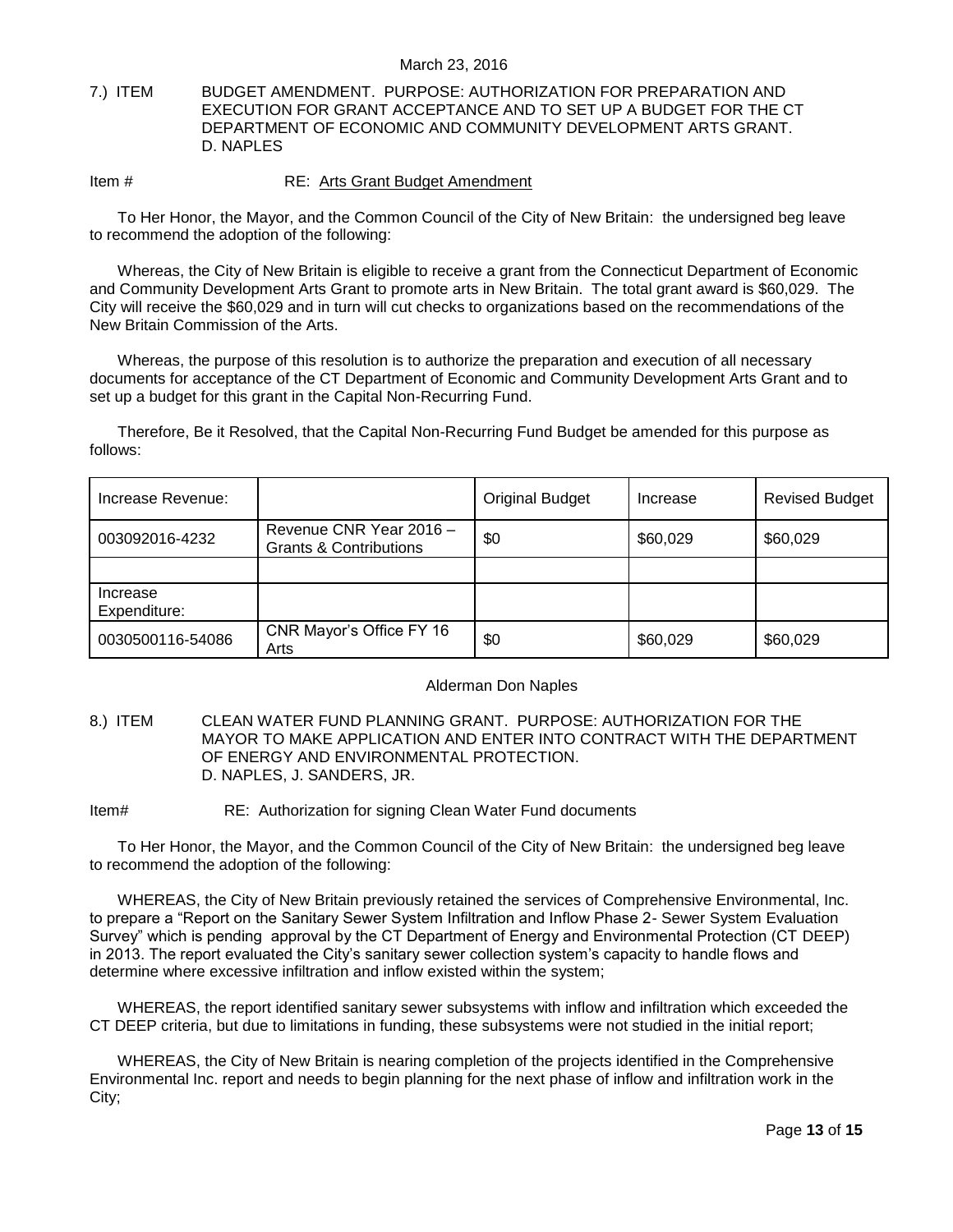WHEREAS, the City of New Britain Public Works Department is currently pursuing a Clean Water Fund 55% Planning Grant through the CT DEEP to assist in funding the study of these subsystems;

WHEREAS, the CT DEEP requires a resolution be adopted authorizing a specific person to sign the application and execute the agreement and other documents:

THEREFORE BE IT RESOLVED, that it is in the best interests of the City of New Britain to make application and enter into contracts with the Department of Energy & Environmental Protection. In furtherance of this resolution, Erin E. Stewart, the Mayor is duly authorized to enter into and sign said applications and contracts on behalf of the City of New Britain. The Mayor is further authorized to provide such additional information and execute such other documents as may be required by the state or federal government in connection with said contracts and to execute any amendments, rescissions, and revisions thereto.

The Town Clerk is authorized to impress the seal of the City of New Britain on any such document, amendment, rescission, or revision.

> Alderman Don Naples Alderman Jim Sanders, Jr.

<span id="page-13-0"></span>9.) ITEM BUDGET APPROPRIATIONS – POLICE DEPARTMENT. PURPOSE: AUTHORIZATION TO EXECUTE GRANT DOCUMENTS FOR THE DISTRACTED DRIVER HIGH VISIBILITY ENFORCEMENT PROGRAM GRANT. C. CARLOZZI, JR., W. PABON, E. SANCHEZ, J. SANDERS, JR., R. SMEDLEY

Item # RE: Budget Appropriation – Police Department

To Her Honor, the Mayor, and the Common Council of the City of New Britain: the undersigned beg leave to recommend the adoption of the following:

WHEREAS, the Connecticut Department of Transportation's Division of Highway Safety has made available Federal highway safety funds for overtime to support "Distracted Driving High Visibility Enforcement" efforts during the month of April 2016, and during the first two weeks of August 2016, and

WHEREAS, in accordance with Federal requirements, all initial allowable expenses will be provided for by the City and reimbursable on a 75% basis, and

RESOLVED, that the Police Department has authority to accept a grant in the sum of \$59,300.

RESOLVED, that Mayor Erin Stewart is authorized to execute all grant documents with the State of Connecticut DOT on behalf of the City of New Britain for the Distracted Driving High Visibility Enforcement Program grant in the sum of \$59,300 to provide Federal dollars for overtime to target those that choose to engage in distractive practices while driving, thus making City streets safer, and,

RESOLVED, that the sum of \$59,300 be appropriated within the special revenue account structure as follows:

| Revenue:       |                                                   |          |
|----------------|---------------------------------------------------|----------|
| 288211157-4223 | <b>Federal Revenue</b>                            | \$59,300 |
|                |                                                   |          |
| Expenditures:  |                                                   |          |
| 288211157-5122 | OT-Distracted Driving High Visibility Enforcement | \$59,300 |

Ald. Carlo Carlozzi, Jr. - Police Liaison

Ald. Wilfredo Pabon - Police Liaison

Ald. Emmanuel Sanchez - Police Liaison

Ald. Jim Sanders, Jr. - Police Liaison

Ald. Robert Smedley - Police Liaison